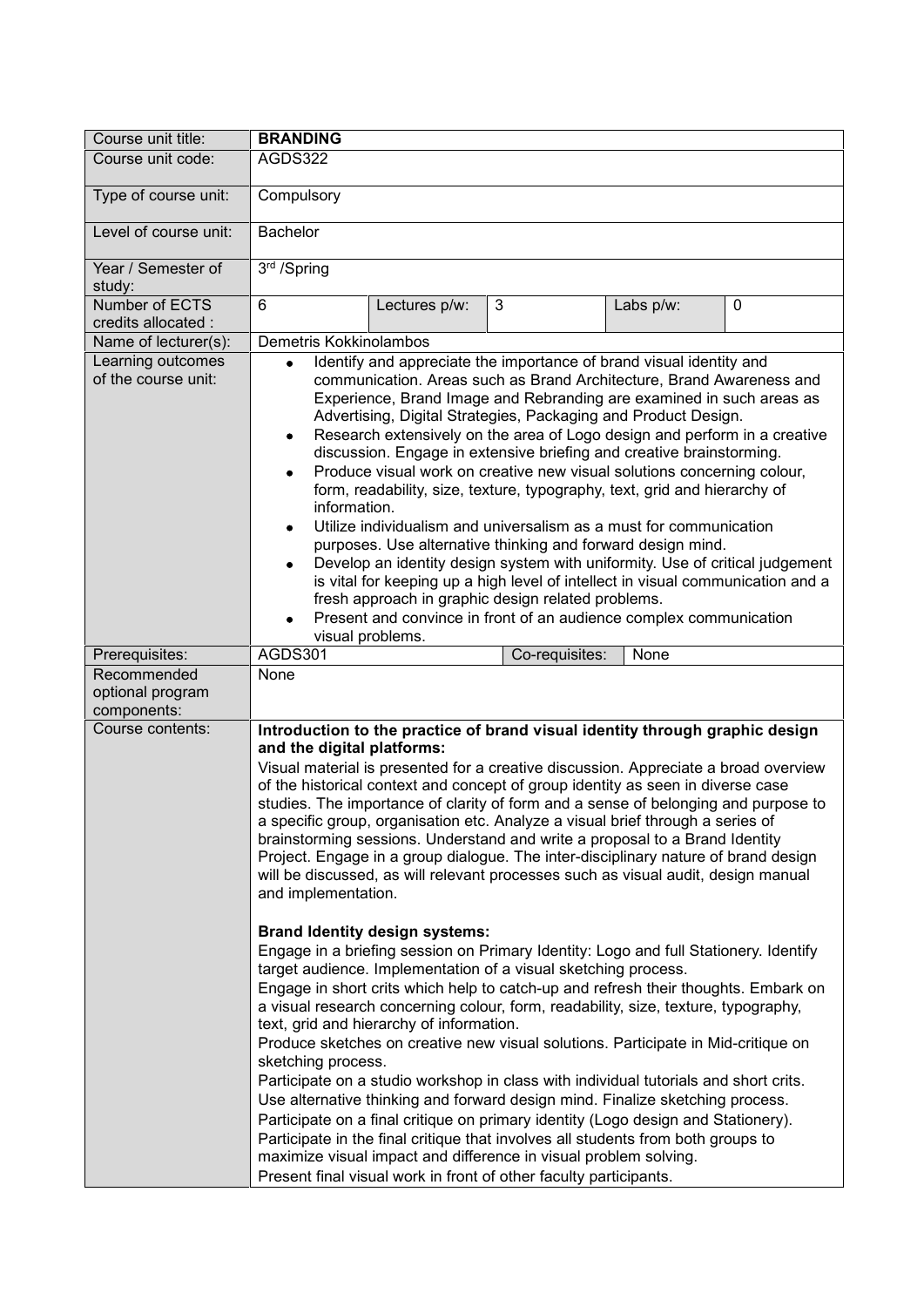| Recommended<br>and/or required<br>reading:              | Design and produce Logo applications with the necessary visual material and/or<br>production. (eg packaging design, leaflets, folders, posters, annual report etc.)<br>Stress and give special attention on printing techniques, paper selection, dye cuts,<br>varnish methods so that the students have an all-round view of the whole spectrum<br>of presenting printed work.<br><b>Brand identity awareness:</b><br>Promote the newly established identity through a series of visual material such as<br>Posters, Postcards, Banners, External signage, website design, annual report etc.<br>Engage in extensive briefing and creative brainstorming.<br>Define and identify on what a Product, a Logo, an Identity and Branding is<br>Research on concepts.<br>Question established notions.<br>Visually introduce the element of impact that creates interest.<br>Utilize individualism and universalism as a must for communication purposes.<br>Produce sketches in near size of the finals.<br>Discuss on individual tutorials to ensure a thorough understanding of the complex<br>visual problem solving.<br>Participate in the final presentation critique with all visual promotional material.<br>Act in a professional manner as if in front of a real life client.<br>Utilize critical judgement as vital for keeping up a high level of intellect in visual<br>communication and a fresh approach in graphic design related problems.<br>Brand Bible: The Complete Guide to Building, Designing and Sustaining<br>Brands, Debbie Millman, Editor, Rockport Publishers, Beverly MA, 2012, English.<br>Brand Thinking and Other Noble Pursuits, Debbie Millman, Allworth Press, New<br>York, 2011, English.<br>Airline Visual Identity 1945-1975, M.C. Huhne, Callisto Publishers, Berlin, 2014,<br>English.<br>Designing Brand Identity, 4th Edition, Aline Wheeler, John Wiley&Sons, Hoboker,<br>NJ, 2012, English.<br>How Brands Become Icons, Douglas B. Holt, Harvard Business School Press,<br>Boston, 2004, English.<br>Logo Design Love, David Airey, Peachpit Press, San Francisco, 2014, English. |
|---------------------------------------------------------|-----------------------------------------------------------------------------------------------------------------------------------------------------------------------------------------------------------------------------------------------------------------------------------------------------------------------------------------------------------------------------------------------------------------------------------------------------------------------------------------------------------------------------------------------------------------------------------------------------------------------------------------------------------------------------------------------------------------------------------------------------------------------------------------------------------------------------------------------------------------------------------------------------------------------------------------------------------------------------------------------------------------------------------------------------------------------------------------------------------------------------------------------------------------------------------------------------------------------------------------------------------------------------------------------------------------------------------------------------------------------------------------------------------------------------------------------------------------------------------------------------------------------------------------------------------------------------------------------------------------------------------------------------------------------------------------------------------------------------------------------------------------------------------------------------------------------------------------------------------------------------------------------------------------------------------------------------------------------------------------------------------------------------------------------------------------------------------------------------------------------------|
|                                                         | Symbol (Mini Edition): The Reference Guide to Abstract and Figurative<br>Trademarks, Steven Bateman, Angus Hyland: Laurence King Publishing, London,<br>2014, English.                                                                                                                                                                                                                                                                                                                                                                                                                                                                                                                                                                                                                                                                                                                                                                                                                                                                                                                                                                                                                                                                                                                                                                                                                                                                                                                                                                                                                                                                                                                                                                                                                                                                                                                                                                                                                                                                                                                                                      |
| Textbooks:                                              | None.                                                                                                                                                                                                                                                                                                                                                                                                                                                                                                                                                                                                                                                                                                                                                                                                                                                                                                                                                                                                                                                                                                                                                                                                                                                                                                                                                                                                                                                                                                                                                                                                                                                                                                                                                                                                                                                                                                                                                                                                                                                                                                                       |
| References:                                             | Visual contemporary references on magazines like: Domus, eye, Abitare, wallpaper,<br>The Face, Wired, Design Diffusion, Ottagono, Creative Review, +design.                                                                                                                                                                                                                                                                                                                                                                                                                                                                                                                                                                                                                                                                                                                                                                                                                                                                                                                                                                                                                                                                                                                                                                                                                                                                                                                                                                                                                                                                                                                                                                                                                                                                                                                                                                                                                                                                                                                                                                 |
| Planned learning<br>activities and<br>teaching methods: | Extended project briefings, practical workshops, exercises, illustrated lectures and<br>group critiques. Student centred practical work, personal research, realization and<br>manipulation in project work.<br>Creative use of computer/digital based skills and hand skills such as photography,<br>illustration and print, electronic image/type via Apple Macintosh or PC hardware and<br>software can lead to alternative and unique visual solutions. Creative use of<br>computer design software, along with hand skill methods and mediums such as<br>illustration, sketching, drawing, photography and styling etc. are also part of<br>learning activities. Also presentations, briefing and related written material are<br>available on e-learning engine. The outcome is always enriched through visual<br>research and reading.                                                                                                                                                                                                                                                                                                                                                                                                                                                                                                                                                                                                                                                                                                                                                                                                                                                                                                                                                                                                                                                                                                                                                                                                                                                                               |
| Assessment                                              | Design Intelligence 40%,                                                                                                                                                                                                                                                                                                                                                                                                                                                                                                                                                                                                                                                                                                                                                                                                                                                                                                                                                                                                                                                                                                                                                                                                                                                                                                                                                                                                                                                                                                                                                                                                                                                                                                                                                                                                                                                                                                                                                                                                                                                                                                    |